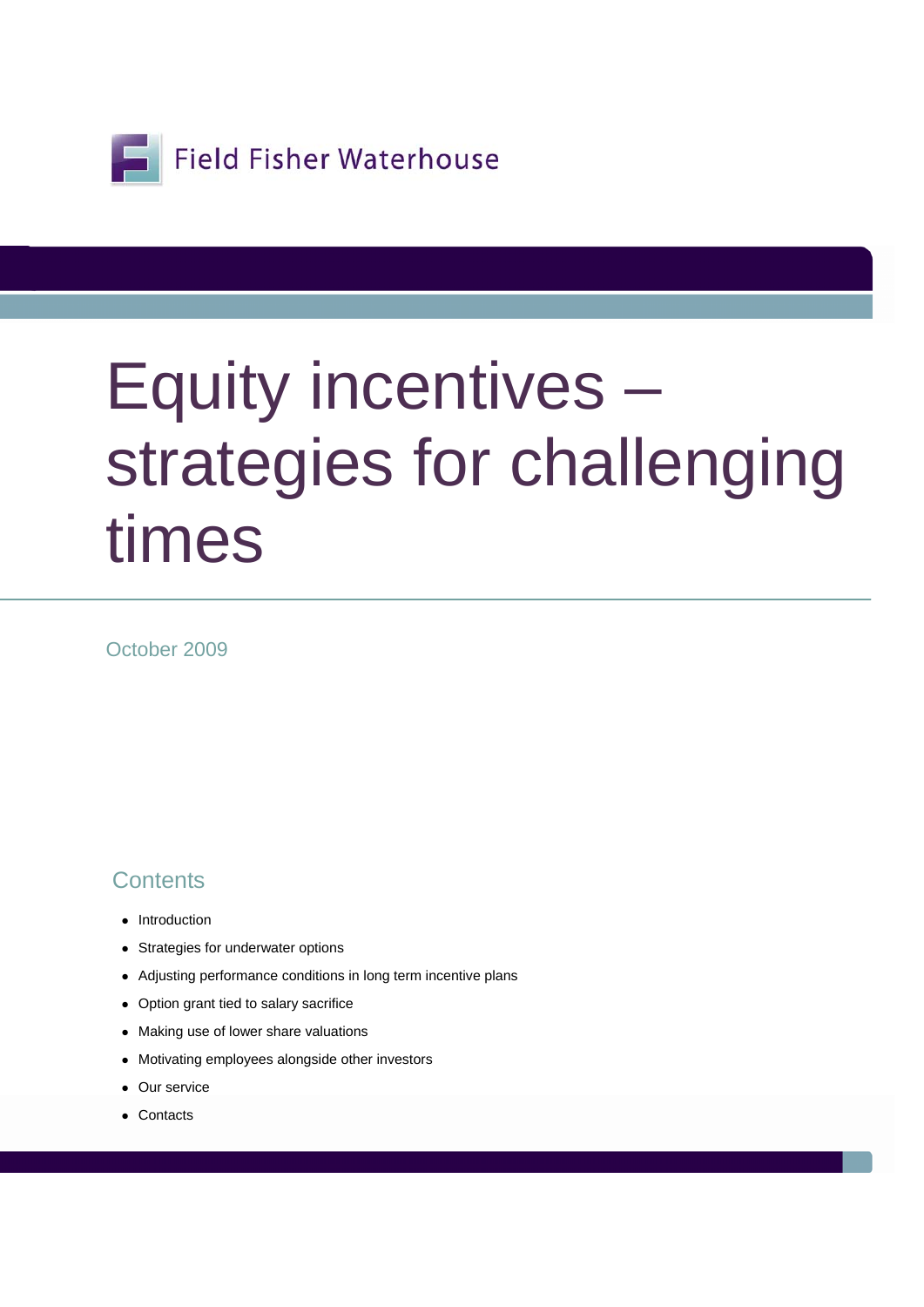#### **Introduction**

Notwithstanding ongoing economic uncertainty, employers continue to use equity incentives to retain and recruit staff. Now is a good time to revise existing arrangements, or implement new ones.

In addition, from 6 April 2010, employees earning more than £150,000 face a 50% top rate of income tax. There will also be an increase in national insurance contributions ("**NICs**") from April 2011 for all employees and employers. Minimising tax and national insurance costs in relation to remuneration will therefore be an objective for many businesses and individuals in the coming years, and equity incentives, if properly structured, provide a means to achieve this.

This briefing guide looks at ways in which incentive plans can be designed or revised to take account of current market conditions, covering a wide range of subjects from how to tackle underwater options to making best use of lower market valuations in relation to HM Revenue & Customs ("**HMRC**") approved share plans. The guide also explains tax and compliance issues and potential tax savings.

## **Strategies for underwater options**

Many options remain underwater due to falls in share prices of those companies listed on stock exchanges, or private companies who have experienced reduced levels of financial performance.

Options are referred to as being "underwater" or "out of the money" when their exercise price is higher than the current market value of the underlying shares. Options have little or no incentive value while they remain underwater, although this can depend on how far underwater the option lies, and the chances of the option coming back into the money within the option exercise period.

A company can seek to deal with underwater options in a number of ways including:

- amending the terms of the existing options by reducing the exercise price (often referred to as option repricing);
- asking option holders to surrender their old options and grant new options with a lower exercise price;
- granting new options leaving the underwater options alone;
- granting "parallel" options which, to the extent exercised, trigger the lapse of the old options; or
- doing nothing and waiting for the share price to rise and the options to come back into the money.

Companies that have their shares listed on the Main Market and the AIM Market of London Stock Exchange plc need to be aware that option repricing or cancelling underwater options for new options that are in the money is contrary to the guidelines on executive remuneration published by the Association of British Insurers ("**ABI**") which state that such behaviour is "not appropriate". The ABI is concerned to ensure that option holders are in no better position than shareholders when it comes to the rise and fall of the company's share price.

Whatever choice a company makes in seeking to deal with underwater options, it should always consider the rules of the relevant plan governing the options, and ensure that if shareholder approval is required, this is obtained. If the relevant plan is approved by HMRC, then it is important to ensure that any proposed course of action does not jeopardise its approved status and therefore the tax reliefs on exercise. There may also be additional accounting charges if changes are made to the terms of existing options.

## **Adjusting performance conditions in long term incentive plans**

Long term incentive plans or LTIPs are frequently structured as free share awards or nil cost options, so that they deliver as much value to participants as possible, provided that specific performance conditions connected to the vesting of the awards are satisfied within defined time periods.

Performance conditions are typically based on increases in share price or earnings per share linked to above inflation targets, or relative targets such as outperforming peers based on total shareholder return (a combination of share price movements plus dividends reinvested over a stated period to give an indication of a company's general performance).

These performance conditions may be more difficult to achieve due to the economic downturn. It may be possible to revise the targets or extend the performance periods so that the awards retain their incentive for the individual. Where the ABI guidelines are relevant, any changes to the terms of existing LTIP awards should be made in light of the ABI's comment that retesting of performance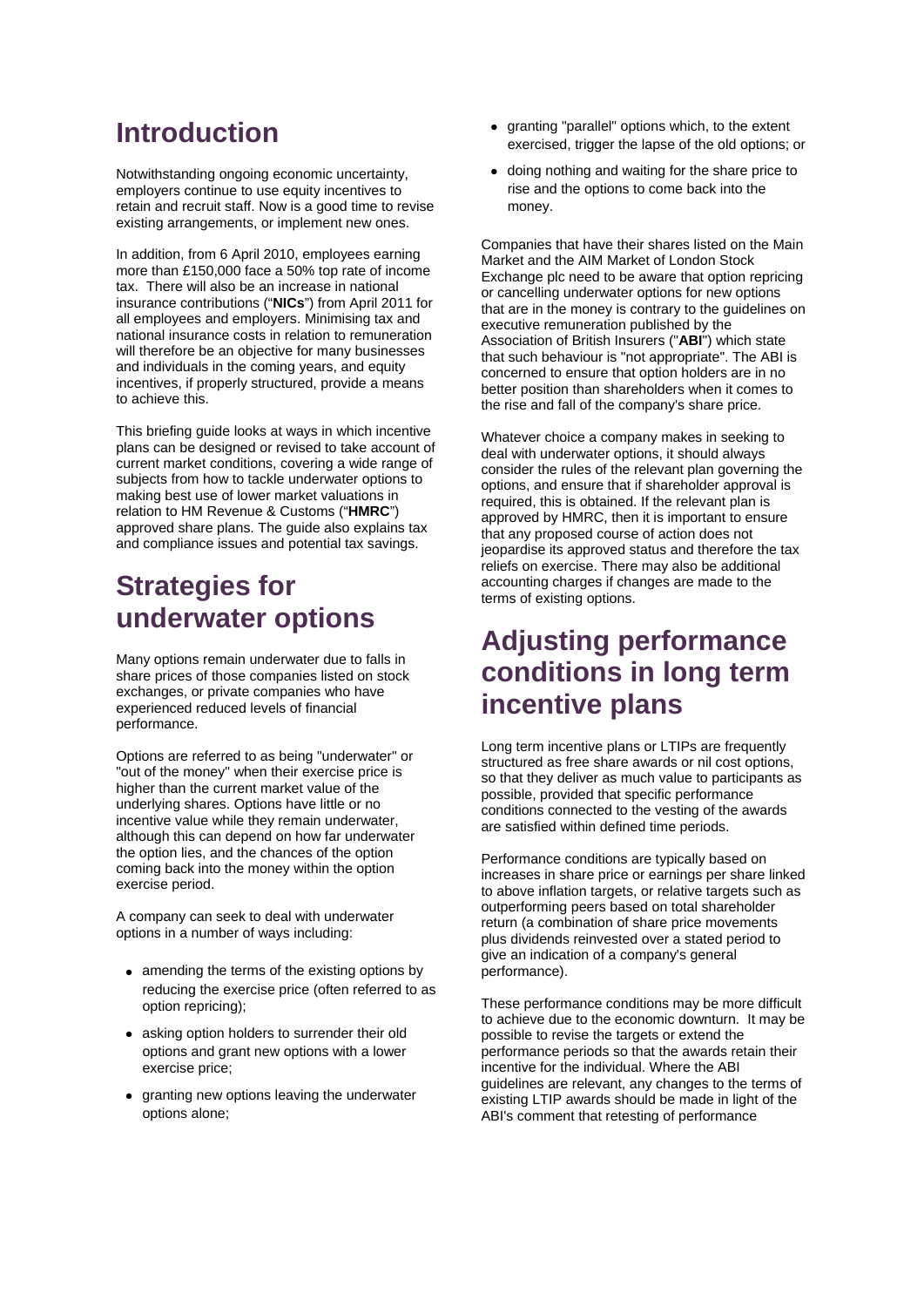conditions is unnecessary and unjustified, highlighting the view that "rewards for failure" are no longer acceptable.

Shareholder approval may also be needed if changes to LTIP rules are necessary and there may be accounting implications to consider. Companies may wish to revise performance conditions for future awards only, and adopt a policy of making smaller individual awards on a more frequent basis.

## **Option grant tied to salary sacrifice**

Companies implementing salary sacrifice schemes or temporary reductions in salary may wish to consider offering share options with favourable strike prices, vesting or performance conditions. DSE International plc, the owner of Currys and PC World, recently received shareholder approval for such a scheme. This allowed executives to receive market value share options with no performance conditions in exchange for a pay cut of up to 25%. Normally executive options would be expected to contain challenging conditions, based on a mix of group wide and personal performance targets.

## **Making use of lower share valuations**

The credit crunch and worldwide downturn have inevitably led to sustained falls in some share prices. Private company business valuations are now also, on the whole, lower than before the credit crunch as M&A activity has reduced, finance remains harder to obtain and redundancy rounds impact on overall profits.

For tax purposes, lower share valuations can provide an opportunity to extend and maximise the use of equity incentive plans approved by HMRC (these are the Company Share Option Plan, Save As You Earn, Share Incentive Plan and the Enterprise Management Incentive arrangement). All such plans have financial limits on the number of shares that can be held under option or awarded to individuals. These financial limits are imposed by reference to the market value of the shares on the date of grant or award. A lower valuation means more options or shares can be brought within an individual's limit. It also means that the opportunity to realise a gain on exercise of an option should be greater, as the market valuation is also used as a basis for the exercise price of the option. As the plans are approved by HMRC, the gains on exercise should be free of income tax and NICs.

Companies may find it difficult to communicate a positive message to employees if shares have fallen in value, but the potential upside for employees in receiving an award based on a lower valuation can be explained using clear briefing guides and other forms of communication (for example, internal seminars, help lines and information placed on an intranet). Recent share price rallies help promote this message.

## **Motivating employees alongside other investors**

Many private equity deals have been financed using significant amounts of debt and equity finance raised by the target company. Distressed sales and sales out of administration will often involve a restructuring of existing debt in the business as part of the acquisition, with the result that the debt remains repayable for some years to come. Venture capitalbacked companies that have taken significant amounts of venture capital funding now find that valuations have fallen, and exits are hard to achieve.

What all three of these scenarios have in common is that, against the backdrop of the economic downturn, the levels of debt and the specific liquidation preferences associated with private equity and venture capital money are likely to exceed any reasonable valuation of what the company is worth. As a result of this, the ordinary share capital (and therefore any options to acquire ordinary shares) may effectively become worthless, meaning that equity based awards for management and other employees will have limited or no incentive value. The position of those holding ordinary shares can weaken further if the company raises further venture capital or convertible debt at a lower price than previous funding rounds (as the issue of further shares can severely dilute the ordinary shareholders and cause existing incentives to be underwater).

Companies may wish to consider ways in which their employees can regain a meaningful equity stake in their employers. Several solutions exist including:

**Grant of new options:** following a down round of venture capital finance, a company could grant further options over ordinary shares, at a lower exercise price equal to or perhaps at a discount to the price paid by investors at that round. This may deal with the potential dilution issue, but does not deal with the problem of the ordinary share capital being "underwater", as all ordinary share capital will be subject to the liquidation preference held by investors.